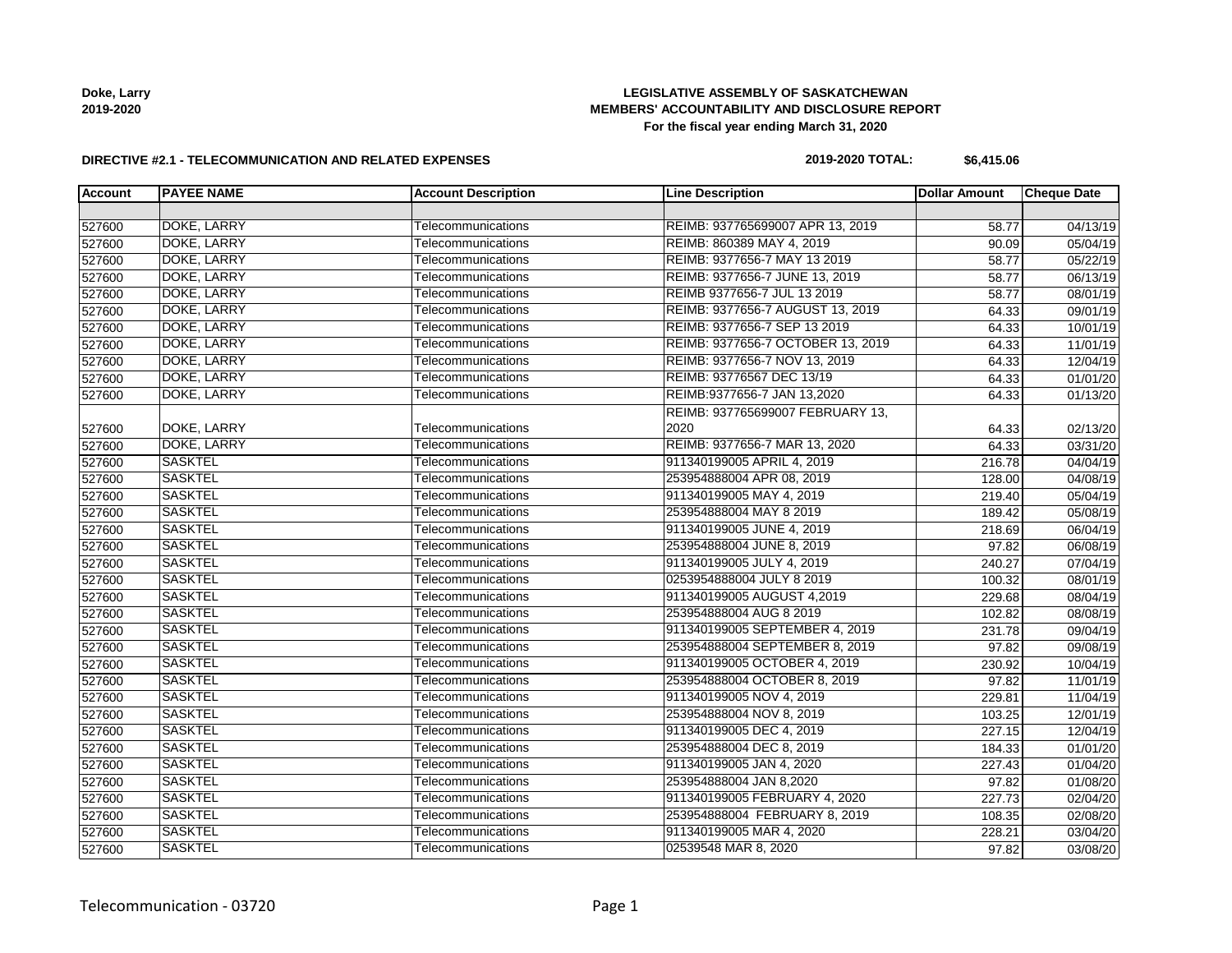| <b>Account</b> | <b>PAYEE NAME</b>            | <b>Account Description</b> | <b>Line Description</b>        | <b>Dollar Amount</b> | <b>Cheque Date</b> |
|----------------|------------------------------|----------------------------|--------------------------------|----------------------|--------------------|
|                |                              |                            | RTV-VALERIE & LARRY DOKE-      |                      |                    |
| 527600         | ISASKTEL                     | Telecommunications         | <b>IPERSONAL CELL</b>          | $-100.00$            | 03/30/20           |
| 527600         | XPLORNET COMMUNICATIONS INC. | Telecommunications         | <b>INTERNET</b>                | 90.09                | 04/04/19           |
| 527600         | XPLORNET COMMUNICATIONS INC. | Telecommunications         | <b>INTERNET</b>                | 90.09                | 06/04/19           |
| 527600         | XPLORNET COMMUNICATIONS INC. | Telecommunications         | <b>INTERNET</b>                | 90.09                | 07/04/19           |
| 527600         | XPLORNET COMMUNICATIONS INC. | Telecommunications         | INTERNET                       | 90.09                | 08/04/19           |
| 527600         | XPLORNET COMMUNICATIONS INC. | Telecommunications         | <b>INTERNET</b>                | 90.09                | 09/04/19           |
| 527600         | XPLORNET COMMUNICATIONS INC. | Telecommunications         | INTERNET                       | 90.09                | 10/04/19           |
| 527600         | XPLORNET COMMUNICATIONS INC. | Telecommunications         | INTERNET                       | 90.09                | 11/04/19           |
| 527600         | XPLORNET COMMUNICATIONS INC. | Telecommunications         | INTERNET                       | 90.09                | 12/04/19           |
| 527600         | XPLORNET COMMUNICATIONS INC. | Telecommunications         | <b>INTERNET</b>                | 90.09                | 01/04/20           |
| 527600         | XPLORNET COMMUNICATIONS INC. | Telecommunications         | INTERNET                       | 98.57                | 02/04/20           |
| 527600         | XPLORNET COMMUNICATIONS INC. | Telecommunications         | INTERNET                       | 92.43                | 03/04/20           |
| 530600         | <b>SASKTEL</b>               | Placement - Tender Ads     | 911340199005 APRIL 4, 2019     | 43.75                | 04/04/19           |
| 530600         | <b>SASKTEL</b>               | Placement - Tender Ads     | 911340199005 MAY 4, 2019       | 43.75                | 05/04/19           |
| 530600         | <b>SASKTEL</b>               | Placement - Tender Ads     | 911340199005 JUNE 4, 2019      | 43.75                | 06/04/19           |
| 530600         | <b>SASKTEL</b>               | Placement - Tender Ads     | 911340199005 JULY 4, 2019      | 43.75                | 07/04/19           |
| 530600         | <b>SASKTEL</b>               | Placement - Tender Ads     | 911340199005 AUGUST 4,2019     | 43.75                | 08/04/19           |
| 530600         | SASKTEL                      | Placement - Tender Ads     | 911340199005 SEPTEMBER 4, 2019 | 43.75                | 09/04/19           |
| 530600         | <b>SASKTEL</b>               | Placement - Tender Ads     | 911340199005 OCTOBER 4, 2019   | 43.75                | 10/04/19           |
| 530600         | SASKTEL                      | Placement - Tender Ads     | 911340199005 NOV 4, 2019       | 43.75                | 11/04/19           |
| 530600         | <b>SASKTEL</b>               | Placement - Tender Ads     | 911340199005 JAN 4, 2020       | 95.00                | 01/04/20           |
| 530600         | SASKTEL                      | Placement - Tender Ads     | 911340199005 FEBRUARY 4, 2020  | 47.50                | 02/04/20           |
| 530600         | SASKTEL                      | Placement - Tender Ads     | 911340199005 MAR 4, 2020       | 47.50                | 03/04/20           |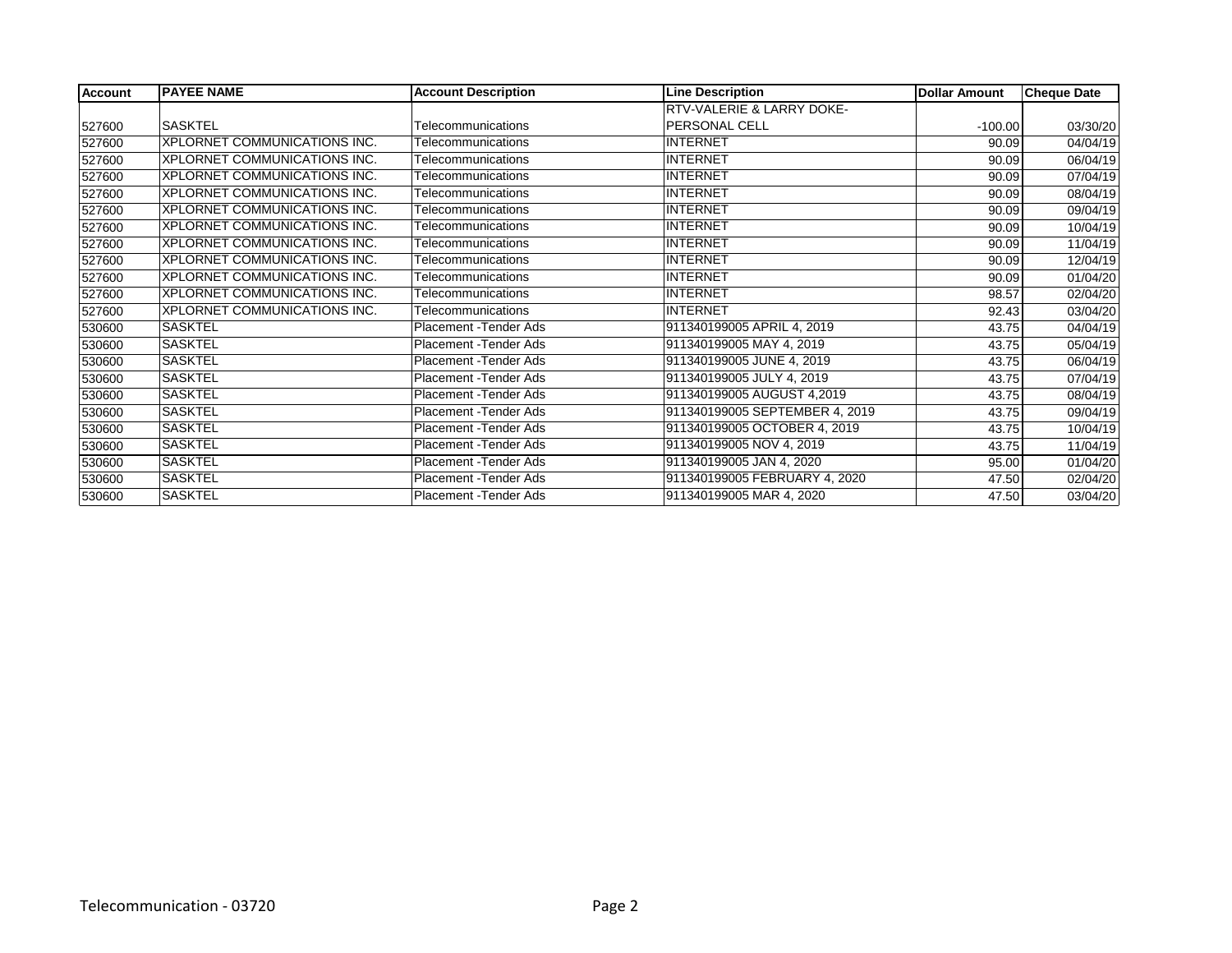| Doke, Larry |
|-------------|
| 2019-2020   |

## **LEGISLATIVE ASSEMBLY OF SASKATCHEWAN MEMBERS' ACCOUNTABILITY AND DISCLOSURE REPORT For the fiscal year ending March 31, 2020**

#### **DIRECTIVE #3.1 - MLA TRAVEL AND LIVING EXPENSES**

## **2019-2020 TOTAL: \$43,102.59**

| <b>Account</b> | <b>PAYEE NAME</b>  | <b>Account Description</b>  | <b>Line Description</b>          | <b>Dollar Amount</b> | <b>Cheque Date</b> |
|----------------|--------------------|-----------------------------|----------------------------------|----------------------|--------------------|
|                |                    |                             |                                  |                      |                    |
|                |                    |                             | APR 2019 MLA REGINA              |                      |                    |
| 541900         | DOKE, LARRY        | Elected Rep - Travel        | <b>ACCOMMODATIONS</b>            | 1,340.00             | 04/01/19           |
| 541900         | <b>DOKE, LARRY</b> | <b>Elected Rep - Travel</b> | MLA TRAVEL APR 04-22, 2019       | 2,319.99             | 04/23/19           |
|                |                    |                             | APR/19 MLA REGINA                |                      |                    |
| 541900         | DOKE, LARRY        | Elected Rep - Travel        | <b>ACCOMMODATIONS</b>            | 51.77                | 04/26/19           |
|                |                    |                             | MAY 2019 MLA REGINA              |                      |                    |
| 541900         | DOKE, LARRY        | Elected Rep - Travel        | <b>ACCOMMODATIONS</b>            | 1,340.00             | 05/01/19           |
| 541900         | DOKE, LARRY        | <b>Elected Rep - Travel</b> | MLA TRAVEL APRIL 1 - 3, 2019     | 1,244.53             | 05/03/19           |
| 541900         | DOKE, LARRY        | <b>Elected Rep - Travel</b> | MLA TRAVEL APR 22-MAY 15 2019    | 1,817.48             | 06/01/19           |
| 541900         | DOKE, LARRY        | <b>Elected Rep - Travel</b> | MLA TRAVEL MAY 2-7 2019          | 2,006.17             | 06/01/19           |
|                |                    |                             | JUNE 2019 MLA REGINA             |                      |                    |
| 541900         | DOKE, LARRY        | Elected Rep - Travel        | <b>ACCOMMODATIONS</b>            | 1,371.40             | 06/01/19           |
| 541900         | DOKE, LARRY        | <b>Elected Rep - Travel</b> | MLA TRAVEL MAY 16-JUN 5 2019     | 2,076.03             | 06/06/19           |
| 541900         | DOKE, LARRY        | <b>Elected Rep - Travel</b> | MLA TRAVEL APRIL 22, 2019        | 20.10                | 06/25/19           |
| 541900         | <b>DOKE, LARRY</b> | <b>Elected Rep - Travel</b> | MLA REGINA ACCOMMODATIONS        | 78.71                | 06/26/19           |
| 541900         | DOKE, LARRY        | <b>Elected Rep - Travel</b> | MLA TRAVEL JUNE 8 - 21, 2019     | 854.88               | 06/26/19           |
| 541900         | DOKE, LARRY        | <b>Elected Rep - Travel</b> | MLA TRAVEL JUL 3-12 2019         | 864.58               | 07/03/19           |
| 541900         | DOKE, LARRY        | <b>Elected Rep - Travel</b> | MLA TRAVEL JUN 24-26 2019        | 334.23               | 07/12/19           |
| 541900         | DOKE, LARRY        | Elected Rep - Travel        | JUL/19 MLA REGINA ACCOMMODATIONS | 1,340.00             | 07/18/19           |
|                |                    |                             | AUG 2019 MLA REGINA              |                      |                    |
| 541900         | DOKE, LARRY        | Elected Rep - Travel        | <b>ACCOMMODATIONS</b>            | 1,409.67             | 08/01/19           |
| 541900         | DOKE, LARRY        | <b>Elected Rep - Travel</b> | MLA TRAVEL JUNE 13-AUG 15 2019   | 1,815.24             | 08/16/19           |
|                |                    |                             | SEPT 2019 MLA REGINA             |                      |                    |
| 541900         | DOKE, LARRY        | <b>Elected Rep - Travel</b> | <b>ACCOMMODATIONS</b>            | 1,340.00             | 09/01/19           |
| 541900         | DOKE, LARRY        | <b>Elected Rep - Travel</b> | MLA TRAVEL AUG 13-SEP 5 2019     | 892.42               | 09/05/19           |
|                |                    |                             | SEP 2019 MLA REGINA              |                      |                    |
| 541900         | DOKE, LARRY        | <b>Elected Rep - Travel</b> | <b>ACCOMMODATIONS</b>            | 49.25                | 10/01/19           |
|                |                    |                             | OCT 2019 MLA REGINA              |                      |                    |
| 541900         | DOKE, LARRY        | <b>Elected Rep - Travel</b> | <b>ACCOMMODATIONS</b>            | 1,340.00             | 10/01/19           |
| 541900         | DOKE, LARRY        | <b>Elected Rep - Travel</b> | MLA TRAVEL SEPTEMBER 10-30, 2019 | 844.08               | 10/04/19           |
| 541900         | DOKE, LARRY        | <b>Elected Rep - Travel</b> | MLA TRAVEL OCT 4-28, 2019        | 2,253.56             | 11/01/19           |
|                |                    |                             | NOV 2019 MLA REGINA              |                      |                    |
| 541900         | DOKE, LARRY        | Elected Rep - Travel        | <b>ACCOMMODATIONS</b>            | 1,397.48             | 11/01/19           |
| 541900         | DOKE, LARRY        | <b>Elected Rep - Travel</b> | MLA TRAVEL OCT 29-NOV 8 2019     | 1,549.66             | 11/08/19           |
| 541900         | DOKE, LARRY        | <b>Elected Rep - Travel</b> | MLA TRAVEL NOV 11-15, 2019       | 967.99               | 11/26/19           |
| 541900         | DOKE, LARRY        | <b>Elected Rep - Travel</b> | MLA TRAVEL OCT 29-NOV 8, 2019    | 2.04                 | 12/04/19           |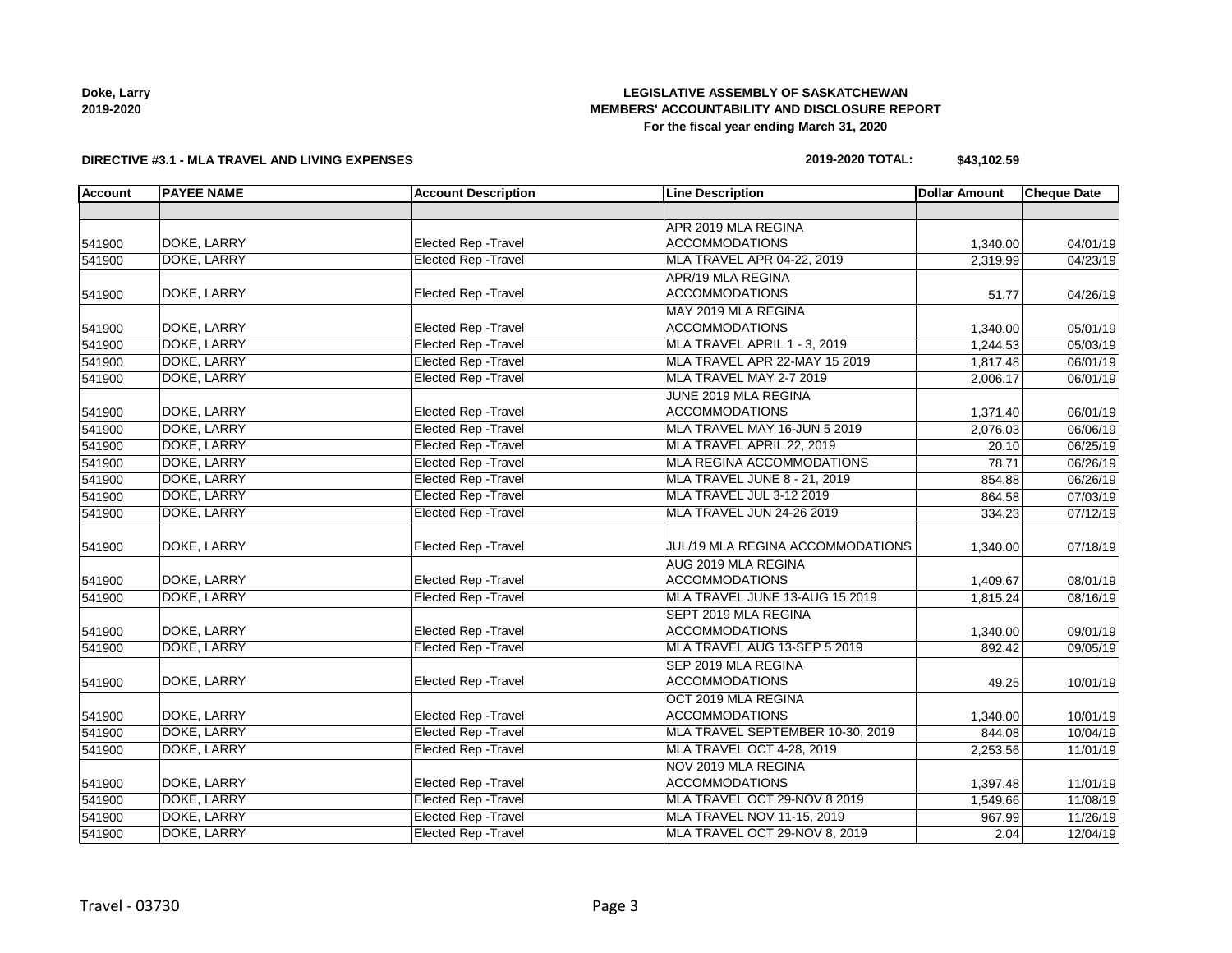| <b>Account</b> | <b>PAYEE NAME</b>          | <b>Account Description</b> | <b>Line Description</b>              | <b>Dollar Amount</b> | <b>Cheque Date</b> |
|----------------|----------------------------|----------------------------|--------------------------------------|----------------------|--------------------|
|                |                            |                            | REIMB: DEC 2019 MLA REGINA           |                      |                    |
| 541900         | DOKE, LARRY                | Elected Rep - Travel       | <b>ACCOMMODATION</b>                 | 1,348.81             | 12/10/19           |
| 541900         | DOKE, LARRY                | Elected Rep - Travel       | MLA TRAVEL NOV 24-DEC 10, 2019       | 2,069.82             | 12/17/19           |
|                |                            |                            | DEC 2019 MLA REGINA                  |                      |                    |
| 541900         | DOKE, LARRY                | Elected Rep - Travel       | <b>ACCOMMODATIONS</b>                | 37.41                | 12/31/19           |
| 541900         | DOKE, LARRY                | Elected Rep - Travel       | MLA TRAVEL DEC 12, 2019              | 127.20               | 01/01/20           |
| 541900         | DOKE, LARRY                | Elected Rep - Travel       | MLA TRAVEL DEC 16, 2019- JAN 6, 2020 | 1,153.29             | 01/10/20           |
|                |                            |                            | JAN 2020 MLA REGINA                  |                      |                    |
| 541900         | DOKE, LARRY                | Elected Rep - Travel       | <b>ACCOMMODATIONS</b>                | 39.01                | 01/29/20           |
| 541900         | DOKE, LARRY                | Elected Rep - Travel       | MLA TRAVEL JAN 10-28, 2020           | 689.40               | 02/04/20           |
| 541900         | DOKE, LARRY                | Elected Rep - Travel       | MLA TRAVEL JAN 31-FEB 12, 2020       | 1,037.45             | 02/25/20           |
| 541900         | DOKE, LARRY                | Elected Rep - Travel       | MLA TRAVEL FEB 19-MAR 6, 2020        | 1,137.30             | 03/11/20           |
|                |                            |                            | FEB 2020 MLA REGINA                  |                      |                    |
| 541900         | DOKE, LARRY                | Elected Rep - Travel       | <b>ACCOMMODATIONS</b>                | 50.38                | 03/12/20           |
| 541900         | DOKE, LARRY                | Elected Rep - Travel       | MLA TRAVEL MAR 9-25, 2020            | 424.80               | 03/31/20           |
|                |                            |                            | MAR 2020 MLA REGINA                  |                      |                    |
| 541900         | DOKE, LARRY                | Elected Rep - Travel       | <b>ACCOMMODATIONS</b>                | 46.46                | 03/31/20           |
|                |                            |                            | JAN 2020 MLA REGINA                  |                      |                    |
| 541900         | ICR COMMERCIAL REAL ESTATE | Elected Rep - Travel       | <b>ACCOMMODATIONS</b>                | 1,340.00             | 12/31/19           |
|                |                            |                            | FEB 2020 MLA REGINA                  |                      |                    |
| 541900         | <b>STERLING TERRACE</b>    | Elected Rep - Travel       | <b>ACCOMMODATIONS</b>                | 1,340.00             | 01/29/20           |
|                |                            |                            | MARCH 2020 MLA REGINA                |                      |                    |
| 541900         | <b>STERLING TERRACE</b>    | Elected Rep - Travel       | <b>ACCOMMODATION</b>                 | 1,340.00             | 02/25/20           |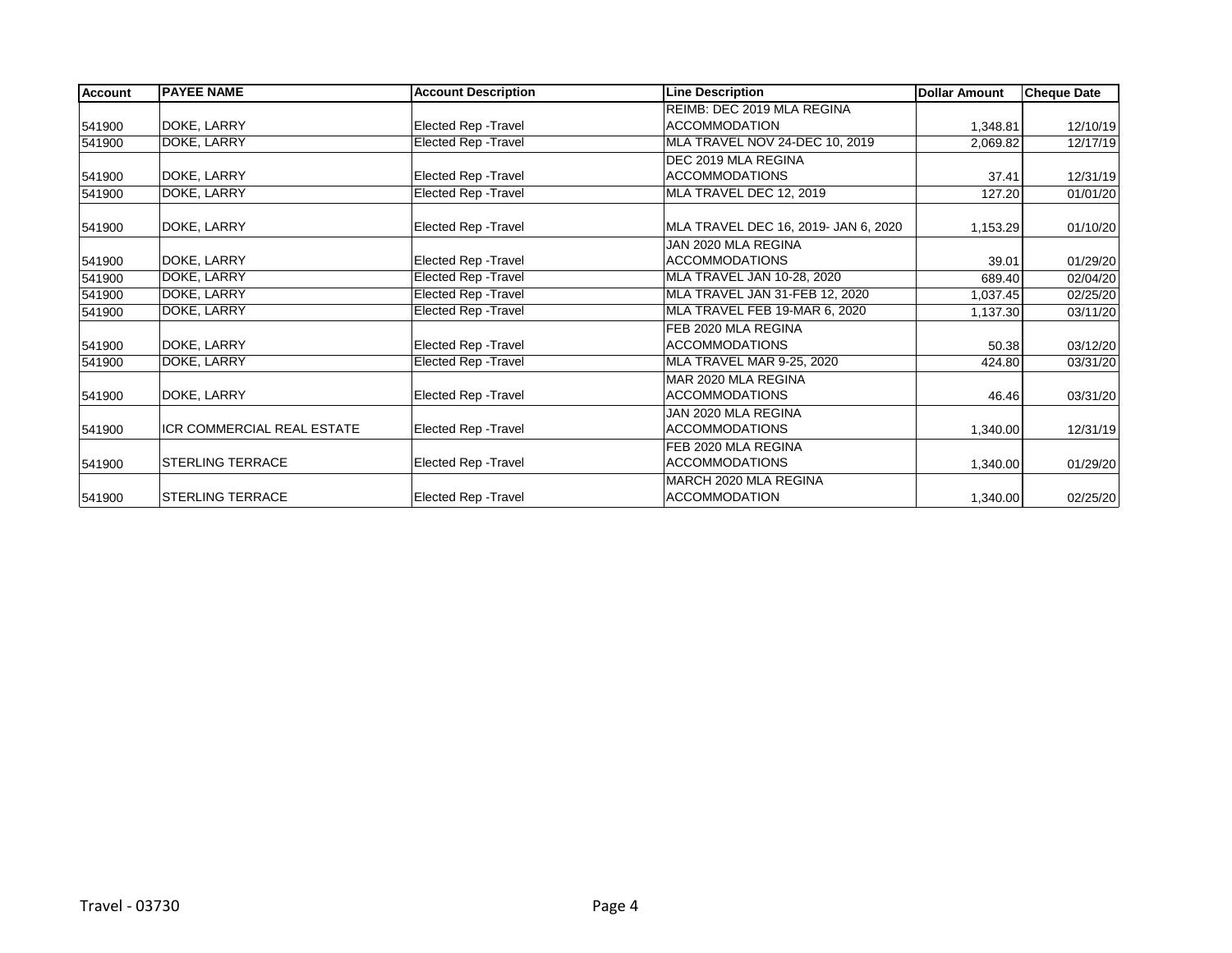| Doke, Larry |  |
|-------------|--|
| 2019-2020   |  |

## **LEGISLATIVE ASSEMBLY OF SASKATCHEWAN MEMBERS' ACCOUNTABILITY AND DISCLOSURE REPORT For the fiscal year ending March 31, 2020**

**2019-2020 TOTAL: \$45,938.02**

| <b>Account</b> | <b>PAYEE NAME</b>     | <b>Account Description</b>                                         | <b>Line Description</b>           | <b>Dollar Amount</b> | <b>Cheque Date</b> |
|----------------|-----------------------|--------------------------------------------------------------------|-----------------------------------|----------------------|--------------------|
|                |                       |                                                                    |                                   |                      |                    |
| 522000         | CHISHOLM VENTURES INC | Rent of Ground, Buildings and Other Space                          | APR 2019 MLA OFFICE RENT          | 1,300.00             | 04/01/19           |
| 522000         | CHISHOLM VENTURES INC | Rent of Ground, Buildings and Other Space                          | MAY 2019 MLA OFFICE RENT          | 1,300.00             | 05/08/19           |
| 522000         | CHISHOLM VENTURES INC | Rent of Ground, Buildings and Other Space                          | JUNE 2019 MLA OFFICE RENT         | 1,300.00             | 06/01/19           |
| 522000         | CHISHOLM VENTURES INC | Rent of Ground, Buildings and Other Space                          | JULY 2019 MLA OFFICE RENT         | 1,300.00             | 07/01/19           |
| 522000         | CHISHOLM VENTURES INC | Rent of Ground, Buildings and Other Space                          | <b>AUG 2019 MLA OFFICE RENTAL</b> | 1,300.00             | 08/01/19           |
| 522000         | CHISHOLM VENTURES INC | Rent of Ground, Buildings and Other Space                          | SEPT 2019 MLA OFFICE RENT         | 1,300.00             | 09/01/19           |
| 522000         | CHISHOLM VENTURES INC | Rent of Ground, Buildings and Other Space                          | OCT 2019 MLA OFFICE RENT          | 1,300.00             | 10/01/19           |
| 522000         | CHISHOLM VENTURES INC | Rent of Ground, Buildings and Other Space                          | NOV 2019 MLA OFFICE RENT          | 1,300.00             | 11/01/19           |
| 522000         | CHISHOLM VENTURES INC | Rent of Ground, Buildings and Other Space                          | DEC 2019 MLA OFFICE RENT          | 1,300.00             | 12/01/19           |
| 522000         | CHISHOLM VENTURES INC | Rent of Ground, Buildings and Other Space                          | JAN 2020 MLA OFFICE RENT          | 1,300.00             | 01/01/20           |
| 522000         | CHISHOLM VENTURES INC | Rent of Ground, Buildings and Other Space                          | FEB 2020 MLA OFFICE RENT          | 1,300.00             | 02/13/20           |
| 522000         | CHISHOLM VENTURES INC | Rent of Ground, Buildings and Other Space                          | MARCH 2020 MLA OFFICE RENT        | 1,300.00             | 02/27/20           |
| 522000         | STEPHEN HOLDINGS INC. | Rent of Ground, Buildings and Other Space                          | APR 2019 MLA OFFICE RENT          | 400.00               | 04/01/19           |
| 522000         | STEPHEN HOLDINGS INC. | Rent of Ground, Buildings and Other Space                          | MAY 2019 MEETING ROOM RENT        | 400.00               | 05/08/19           |
| 522000         | STEPHEN HOLDINGS INC. | Rent of Ground, Buildings and Other Space                          | JUNE 2019 MLA OFFICE RENT         | 400.00               | 06/01/19           |
| 522000         | STEPHEN HOLDINGS INC. | Rent of Ground, Buildings and Other Space                          | JULY 2019 MLA OFFICE RENT         | 400.00               | 07/01/19           |
| 522000         | STEPHEN HOLDINGS INC. | Rent of Ground, Buildings and Other Space                          | AUG 2019 MLA OFFICE RENTAL        | 400.00               | 08/01/19           |
| 522000         | STEPHEN HOLDINGS INC. | Rent of Ground, Buildings and Other Space                          | SEPT 2019 MLA OFFICE RENT         | 400.00               | 09/01/19           |
| 522000         | STEPHEN HOLDINGS INC. | Rent of Ground, Buildings and Other Space OCT 2019 MLA OFFICE RENT |                                   | 400.00               | 10/01/19           |

# **DIRECTIVE #4.1 - CONSTITUENCY SERVICE EXPENSES**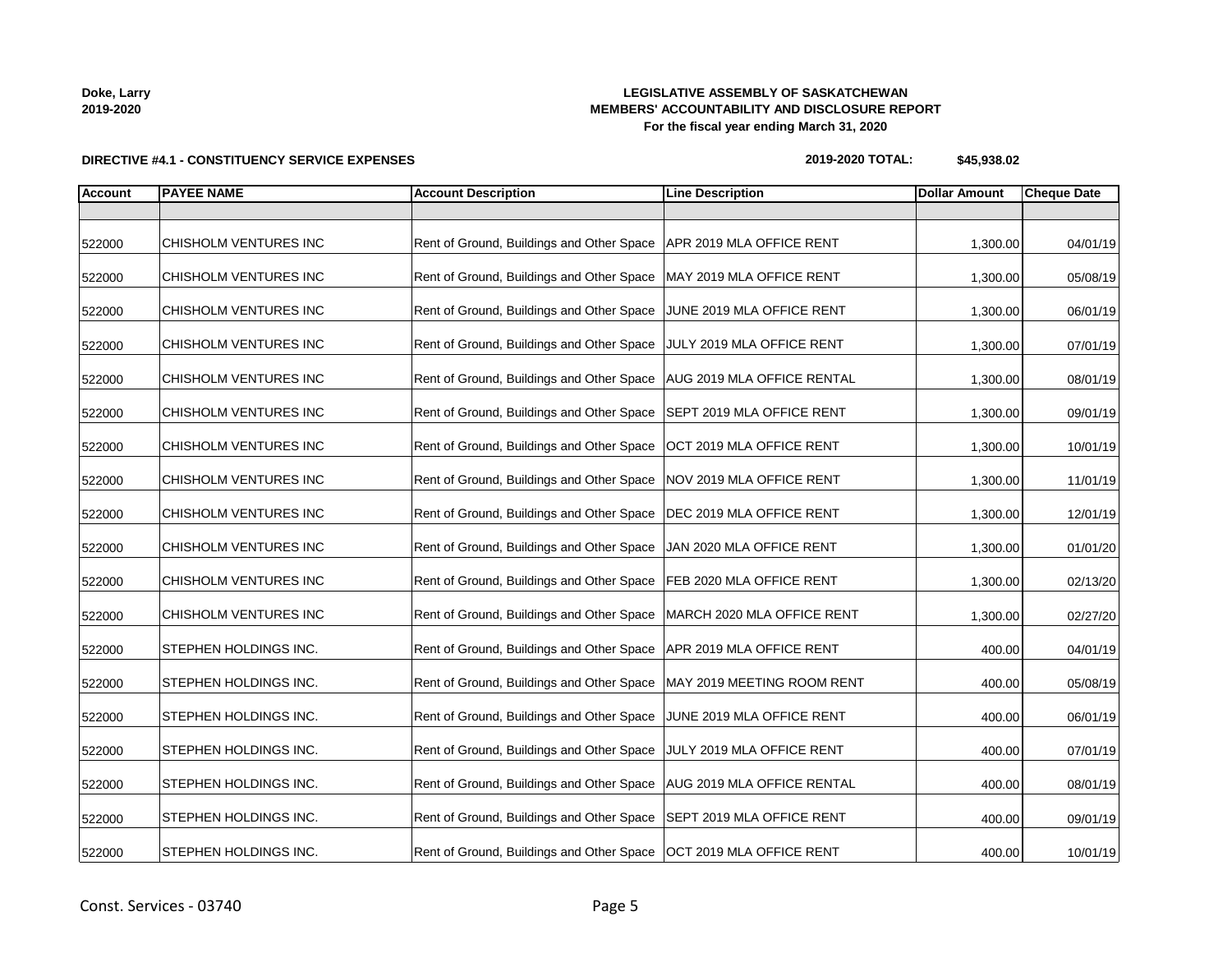| <b>Account</b> | <b>PAYEE NAME</b>                                          | <b>Account Description</b>                                           | <b>Line Description</b>                  | <b>Dollar Amount</b> | Cheque Date |
|----------------|------------------------------------------------------------|----------------------------------------------------------------------|------------------------------------------|----------------------|-------------|
| 522000         | STEPHEN HOLDINGS INC.                                      | Rent of Ground, Buildings and Other Space                            | NOV 2019 MLA OFFICE RENT                 | 400.00               | 11/01/19    |
| 522000         | STEPHEN HOLDINGS INC.                                      | Rent of Ground, Buildings and Other Space   DEC 2019 MLA OFFICE RENT |                                          | 400.00               | 12/01/19    |
| 522000         | STEPHEN HOLDINGS INC.                                      | Rent of Ground, Buildings and Other Space                            | JAN 2020 MLA OFFICE RENT                 | 400.00               | 01/21/20    |
| 522000         | STEPHEN HOLDINGS INC.                                      | Rent of Ground, Buildings and Other Space FEB 2020 MLA OFFICE RENT   |                                          | 400.00               | 02/13/20    |
| 522000         | STEPHEN HOLDINGS INC.                                      | Rent of Ground, Buildings and Other Space                            | MARCH 2020 MLA OFFICE RENT               | 400.00               | 02/27/20    |
| 522200         | MINISTER OF FINANCE-MINISTRY OF<br><b>CENTRAL SERVICES</b> | Rent of Photocopiers                                                 | PHOTOCOPIER SERVICE FEES 19/20           | 100.00               | 01/01/20    |
| 522200         | TOSHIBA OF CANADA LTD.                                     | Rent of Photocopiers                                                 | <b>COPIER CHARGES</b>                    | 20.17                | 07/01/19    |
| 522200         | TOSHIBA TEC CANADA BUSINESS<br><b>SOLUTIONS INC</b>        | Rent of Photocopiers                                                 | <b>COPIER CHARGES</b>                    | 137.66               | 04/01/19    |
| 522200         | TOSHIBA TEC CANADA BUSINESS<br>SOLUTIONS INC               | Rent of Photocopiers                                                 | <b>COPIER CHARGES</b>                    | 134.67               | 05/01/19    |
| 522200         | TOSHIBA TEC CANADA BUSINESS<br>SOLUTIONS INC               | Rent of Photocopiers                                                 | <b>COPIER CHARGES</b>                    | 130.04               | 06/01/19    |
| 522200         | TOSHIBA TEC CANADA BUSINESS<br>SOLUTIONS INC               | Rent of Photocopiers                                                 | <b>COPIER CHARGES</b>                    | 91.92                | 08/01/19    |
| 522200         | TOSHIBA TEC CANADA BUSINESS<br>SOLUTIONS INC               | Rent of Photocopiers                                                 | <b>COPIER CHARGES</b>                    | 16.17                | 08/01/19    |
|                | TOSHIBA TEC CANADA BUSINESS                                |                                                                      |                                          |                      |             |
| 522200         | SOLUTIONS INC                                              | Rent of Photocopiers                                                 | <b>COPIER CHARGES</b>                    | 91.92                | 08/01/19    |
| 522200         | TOSHIBA TEC CANADA BUSINESS<br>SOLUTIONS INC               | <b>Rent of Photocopiers</b>                                          | <b>COPIER CHARGES</b>                    | 105.80               | 09/01/19    |
| 522200         | <b>TOSHIBA TEC CANADA BUSINESS</b><br>SOLUTIONS INC        | Rent of Photocopiers                                                 | <b>COPIER CHARGES</b>                    | 118.09               | 10/01/19    |
| 522200         | <b>TOSHIBA TEC CANADA BUSINESS</b><br>SOLUTIONS INC        | Rent of Photocopiers                                                 | OFFICE SUPPLIES                          | 117.45               | 11/01/19    |
| 522200         | <b>TOSHIBA TEC CANADA BUSINESS</b><br>SOLUTIONS INC        | <b>Rent of Photocopiers</b>                                          | <b>COPIER CHARGES</b>                    | 119.10               | 12/01/19    |
| 522200         | TOSHIBA TEC CANADA BUSINESS<br>SOLUTIONS INC               | <b>Rent of Photocopiers</b>                                          | <b>COPIER CHARGES</b>                    | 91.92                | 01/01/20    |
| 522200         | <b>TOSHIBA TEC CANADA BUSINESS</b><br>SOLUTIONS INC        | <b>Rent of Photocopiers</b>                                          | <b>COPIER CHARGES</b>                    | 120.98               | 02/01/20    |
| 522200         | TOSHIBA TEC CANADA BUSINESS<br>SOLUTIONS INC               | <b>Rent of Photocopiers</b>                                          | <b>COPIER CHARGES</b>                    | 116.53               | 03/01/20    |
| 522500         | ELLIOTT INSURANCE SERVICES LTD.                            | <b>Insurance Premiums</b>                                            | OFFICE INSURANCE POLICY#WAWA<br>M2169518 | 471.70               | 01/01/20    |
| 525000         | <b>CANADA POST CORPORATION</b>                             | Postal, Courier, Freight and Related                                 | <b>POSTAGE</b>                           | 768.32               | 06/01/19    |
| 525000         | DOKE, LARRY                                                | Postal, Courier, Freight and Related                                 | <b>REIMB: POSTAGE</b>                    | 34.29                | 06/21/19    |
| 525000         | <b>DOKE, LARRY</b>                                         | Postal, Courier, Freight and Related                                 | <b>REIMB: POSTAGE</b>                    | 10.85                | 08/01/19    |
| 525000         | <b>DOKE, LARRY</b>                                         | Postal, Courier, Freight and Related                                 | <b>REIMB: POSTAGE</b>                    | 299.57               | 02/04/20    |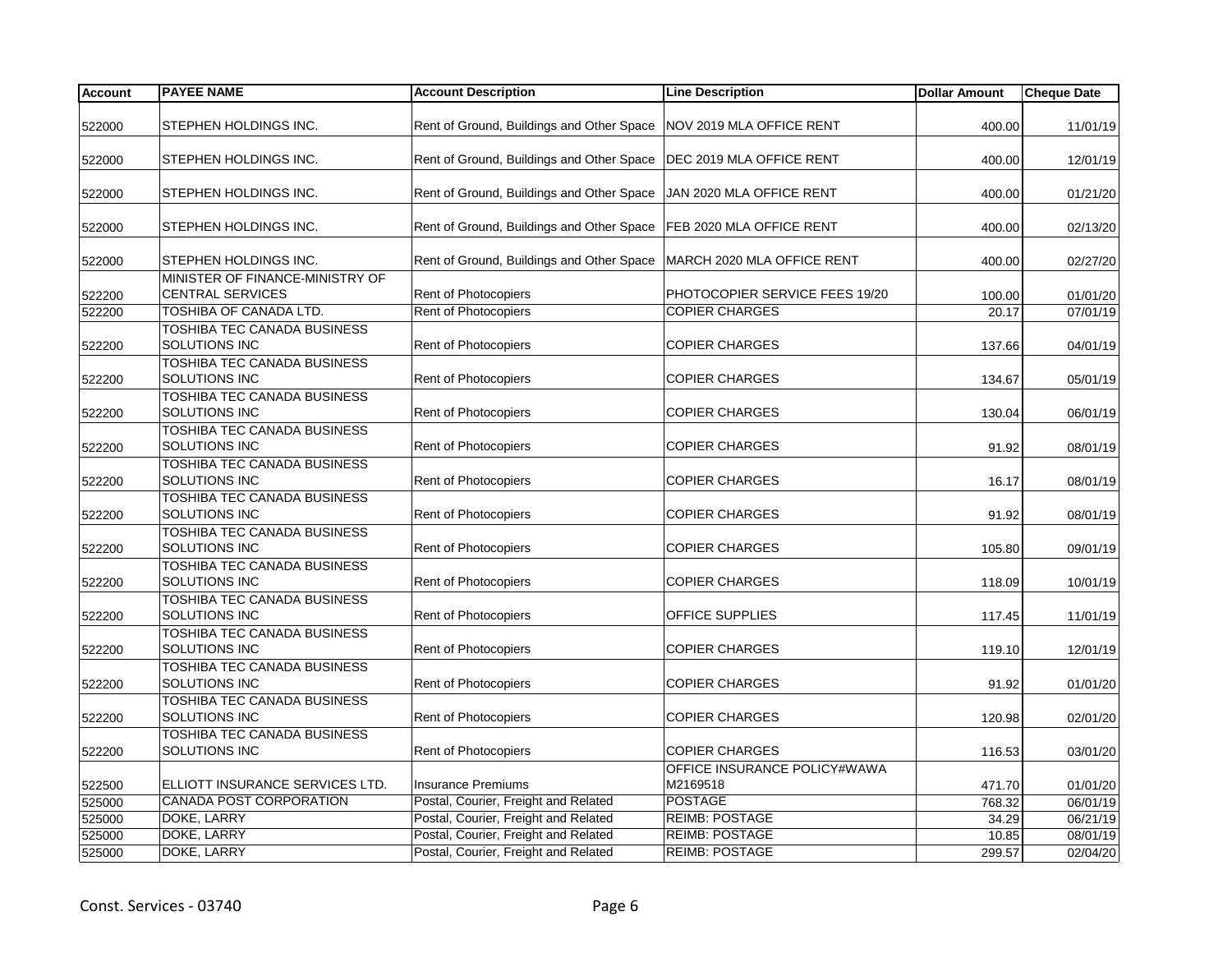| <b>Account</b> | <b>PAYEE NAME</b>                    | <b>Account Description</b>              | <b>Line Description</b>               | <b>Dollar Amount</b> | <b>Cheque Date</b> |
|----------------|--------------------------------------|-----------------------------------------|---------------------------------------|----------------------|--------------------|
| 525000         | DOKE, LARRY                          | Postal, Courier, Freight and Related    | <b>REIMB: POSTAGE</b>                 | 13.13                | 02/25/20           |
|                | PRAIRIE ADVERTISING DISTRIBUTORS     |                                         |                                       |                      |                    |
| 525000         | LTD.                                 | Postal, Courier, Freight and Related    | <b>MAIL PREP</b>                      | 122.68               | 06/01/19           |
| 525000         | SASKATCHEWAN PARTY CAUCUS            | Postal, Courier, Freight and Related    | <b>POSTAGE</b>                        | 27.90                | 09/01/19           |
| 528000         | <b>KELLY'S COMPUTER WORKS</b>        | <b>Support Services</b>                 | <b>IT SUPPORT</b>                     | 402.80               | 04/03/19           |
| 528000         | <b>KELLY'S COMPUTER WORKS</b>        | <b>Support Services</b>                 | <b>IT SUPPORT</b>                     | 610.56               | 10/01/19           |
| 529000         | <b>BALLAN, LYNN</b>                  | <b>General Contractual Services</b>     | MLA OFFICE JANITORIAL SERVICES        | 80.00                | 05/01/19           |
| 529000         | <b>BALLAN, LYNN</b>                  | <b>General Contractual Services</b>     | MLA OFFICE JANITORIAL SERVICES        | 60.00                | 06/01/19           |
| 529000         | <b>BALLAN, LYNN</b>                  | <b>General Contractual Services</b>     | <b>MLA OFFICE JANITORIAL SERVICES</b> | 80.00                | 07/02/19           |
| 529000         | <b>BALLAN, LYNN</b>                  | <b>General Contractual Services</b>     | MLA OFFICE JANITORIAL SERVICES        | 100.00               | 08/01/19           |
| 529000         | <b>BALLAN, LYNN</b>                  | <b>General Contractual Services</b>     | MLA OFFICE JANITORIAL SERVICES        | 60.00                | 09/01/19           |
| 529000         | <b>BALLAN, LYNN</b>                  | <b>General Contractual Services</b>     | MLA OFFICE JANITORIAL SERVICES        | 100.00               | 10/01/19           |
| 529000         | <b>BALLAN, LYNN</b>                  | <b>General Contractual Services</b>     | MLA OFFICE JANITORIAL SERVICES        | 60.00                | 11/01/19           |
| 529000         | <b>BALLAN, LYNN</b>                  | <b>General Contractual Services</b>     | <b>MLA OFFICE JANITORIAL SERVICES</b> | 80.00                | 12/02/19           |
| 529000         | <b>BALLAN, LYNN</b>                  | <b>General Contractual Services</b>     | MLA OFFICE JANITORIAL SERVICES        | 40.00                | 01/01/20           |
| 529000         | <b>BALLAN, LYNN</b>                  | <b>General Contractual Services</b>     | MLA OFFICE JANITORIAL SERVICES        | 80.00                | 02/01/20           |
| 529000         | <b>BALLAN, LYNN</b>                  | <b>General Contractual Services</b>     | MLA OFFICE JANITORIAL SERVICES        | 80.00                | 03/02/20           |
| 529000         | <b>BALLAN, LYNN</b>                  | <b>General Contractual Services</b>     | MLA OFFICE JANITORIAL SERVICES        | 20.00                | 03/31/20           |
| 530000         | <b>VIEWPOINT PHOTOGRAPHIC DESIGN</b> | <b>Communications Development Costs</b> | <b>COMMUNICATIONS DEVELOPMENT</b>     | 375.00               | 05/21/19           |
| 530300         | MARU GROUP CANADA INC.               | Primary Research/Focus group            | Ad Hoc Research                       | 632.98               | 05/01/19           |
| 530300         | MARU GROUP CANADA INC.               | Primary Research/Focus group            | Ad Hoc Research                       | 632.98               | 08/01/19           |
| 530300         | MARU GROUP CANADA INC.               | Primary Research/Focus group            | AD HOC RESEARCH                       | 661.11               | 11/01/19           |
| 530300         | MARU GROUP CANADA INC.               | Primary Research/Focus group            | Ad Hoc Research                       | 661.11               | 03/01/20           |
|                | <b>BATTLEFORDS CHAMBER OF</b>        |                                         |                                       |                      |                    |
| 530500         | <b>COMMERCE</b>                      | Media Placement                         | <b>ADVERTISING</b>                    | 250.00               | 08/01/19           |
| 530500         | <b>CENTURY SIGN RENTALS</b>          | <b>Media Placement</b>                  | <b>ADVERTISING</b>                    | 110.00               | 04/01/19           |
| 530500         | <b>CENTURY SIGN RENTALS</b>          | Media Placement                         | <b>ADVERTISING</b>                    | 110.00               | 05/01/19           |
| 530500         | <b>CENTURY SIGN RENTALS</b>          | Media Placement                         | <b>ADVERTISING</b>                    | 110.00               | 08/01/19           |
| 530500         | <b>CENTURY SIGN RENTALS</b>          | Media Placement                         | <b>ADVERTISING</b>                    | 110.00               | 08/01/19           |
| 530500         | <b>CENTURY SIGN RENTALS</b>          | Media Placement                         | <b>ADVERTISING</b>                    | 110.00               | 08/01/19           |
| 530500         | <b>CENTURY SIGN RENTALS</b>          | <b>Media Placement</b>                  | <b>ADVERTISING</b>                    | 110.00               | 09/01/19           |
| 530500         | <b>CENTURY SIGN RENTALS</b>          | Media Placement                         | <b>ADVERTISING</b>                    | 110.00               | 10/01/19           |
| 530500         | <b>CENTURY SIGN RENTALS</b>          | Media Placement                         | <b>ADVERTISING</b>                    | 110.00               | 11/05/19           |
| 530500         | <b>CENTURY SIGN RENTALS</b>          | Media Placement                         | <b>ADVERTISING</b>                    | 110.00               | 12/01/19           |
| 530500         | <b>CENTURY SIGN RENTALS</b>          | Media Placement                         | <b>ADVERTISING</b>                    | 110.00               | 01/01/20           |
| 530500         | <b>CENTURY SIGN RENTALS</b>          | Media Placement                         | <b>ADVERTISING</b>                    | 110.00               | 02/01/20           |
| 530500         | <b>CENTURY SIGN RENTALS</b>          | <b>Media Placement</b>                  | <b>ADVERTISING</b>                    | 110.00               | 03/01/20           |
| 530500         | <b>CUT KNIFE COURIER</b>             | Media Placement                         | <b>ADVERTISING</b>                    | 25.00                | 05/02/19           |
| 530500         | <b>CUT KNIFE COURIER</b>             | Media Placement                         | <b>ADVERTISING</b>                    | 25.00                | 05/10/19           |
| 530500         | <b>CUT KNIFE COURIER</b>             | Media Placement                         | <b>ADVERTISING</b>                    | 33.33                | 07/01/19           |
| 530500         | <b>CUT KNIFE COURIER</b>             | Media Placement                         | <b>ADVERTISING</b>                    | 25.00                | 08/01/19           |
| 530500         | <b>CUT KNIFE COURIER</b>             | <b>Media Placement</b>                  | <b>ADVERTISING</b>                    | 25.00                | 08/09/19           |
| 530500         | <b>CUT KNIFE COURIER</b>             | Media Placement                         | <b>ADVERTISING</b>                    | 25.00                | 09/10/19           |
| 530500         | <b>CUT KNIFE COURIER</b>             | Media Placement                         | <b>ADVERTISING</b>                    | 25.00                | 11/01/19           |
| 530500         | <b>CUT KNIFE COURIER</b>             | Media Placement                         | <b>ADVERTISING</b>                    | 25.00                | 11/09/19           |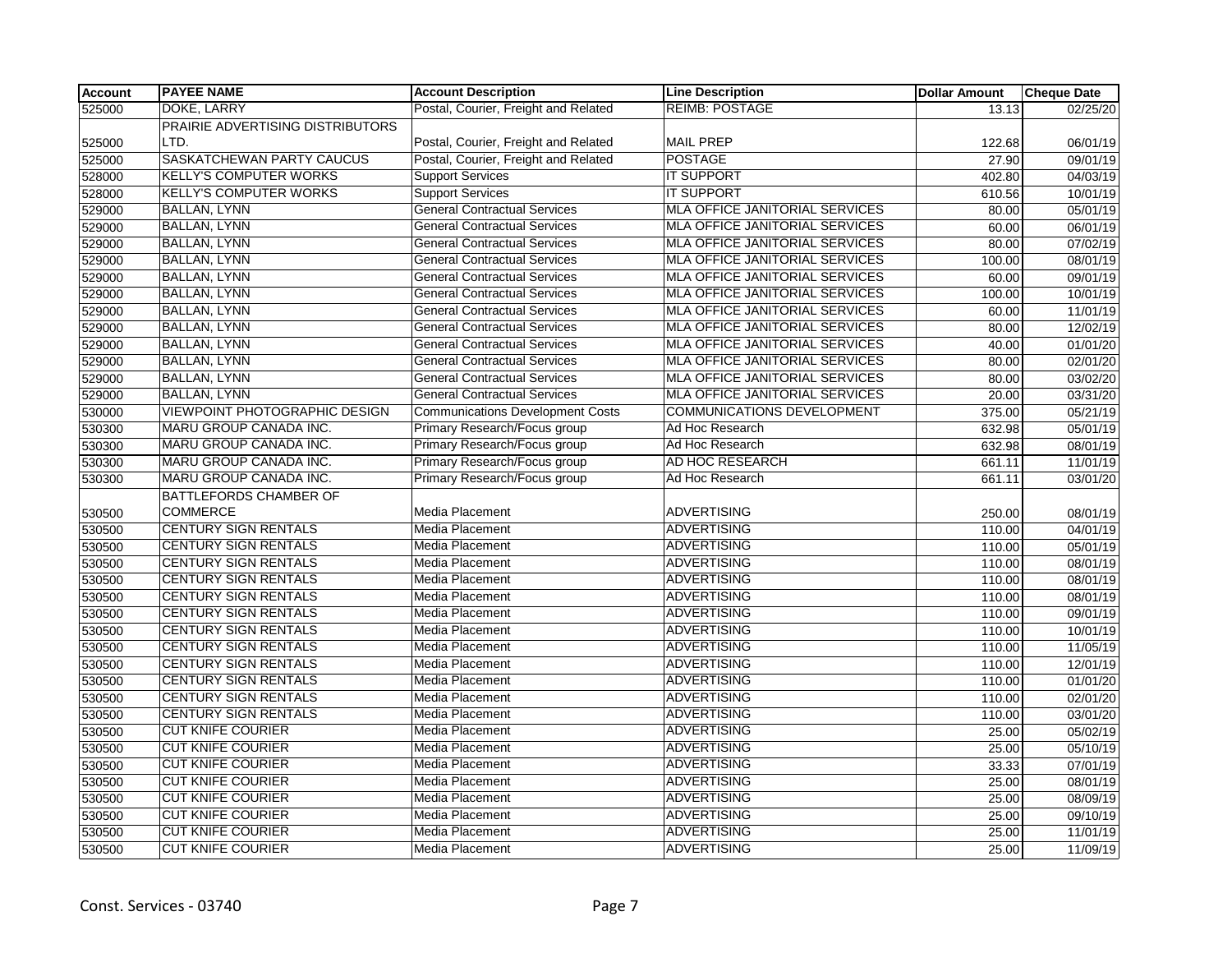| Account | <b>PAYEE NAME</b>                | <b>Account Description</b> | <b>Line Description</b>   | <b>Dollar Amount</b> | <b>Cheque Date</b> |
|---------|----------------------------------|----------------------------|---------------------------|----------------------|--------------------|
| 530500  | <b>CUT KNIFE COURIER</b>         | Media Placement            | <b>ADVERTISING</b>        | 25.00                | 12/10/19           |
| 530500  | <b>CUT KNIFE COURIER</b>         | Media Placement            | <b>ADVERTISING</b>        | 121.87               | 01/01/20           |
| 530500  | <b>CUT KNIFE COURIER</b>         | Media Placement            | <b>ADVERTISING</b>        | 25.00                | 01/14/20           |
| 530500  | <b>CUT KNIFE COURIER</b>         | Media Placement            | <b>ADVERTISING</b>        | 25.00                | 03/01/20           |
| 530500  | <b>CUT KNIFE COURIER</b>         | Media Placement            | <b>ADVERTISING</b>        | 25.00                | 03/17/20           |
| 530500  | DOKE, LARRY                      | Media Placement            | <b>REIMB: ADVERTISING</b> | 60.00                | 01/10/20           |
| 530500  | DOKE, LARRY                      | Media Placement            | <b>REIMB: ADVERTISING</b> | 45.00                | 03/31/20           |
| 530500  | <b>GOLD EAGLE CASINO</b>         | Media Placement            | <b>ADVERTISING</b>        | 350.00               | 11/01/19           |
|         | LIVELONG AND DISTRICT RECREATION |                            |                           |                      |                    |
| 530500  | ASSOC. INC.                      | Media Placement            | <b>ADVERTISING</b>        | 75.00                | 02/01/20           |
|         | MAIDSTONE & DISTRICT CHAMBER OF  |                            |                           |                      |                    |
| 530500  | <b>COMMERCE</b>                  | Media Placement            | <b>ADVERTISING</b>        | 25.00                | 01/01/20           |
| 530500  | MAIDSTONE JET HOCKEY CLUB        | Media Placement            | <b>ADVERTISING</b>        | 175.00               | 12/05/19           |
| 530500  | <b>MERIDIAN SOURCE</b>           | Media Placement            | <b>ADVERTISING</b>        | 87.08                | 04/04/19           |
| 530500  | <b>MERIDIAN SOURCE</b>           | Media Placement            | <b>ADVERTISING</b>        | 87.08                | 05/02/19           |
| 530500  | <b>MERIDIAN SOURCE</b>           | Media Placement            | <b>ADVERTISING</b>        | 60.00                | 05/09/19           |
| 530500  | <b>MERIDIAN SOURCE</b>           | Media Placement            | <b>ADVERTISING</b>        | 87.08                | 06/06/19           |
| 530500  | <b>MERIDIAN SOURCE</b>           | Media Placement            | <b>ADVERTISING</b>        | 150.00               | 07/01/19           |
| 530500  | <b>MERIDIAN SOURCE</b>           | Media Placement            | <b>ADVERTISING</b>        | 87.08                | 07/04/19           |
| 530500  | <b>MERIDIAN SOURCE</b>           | Media Placement            | <b>ADVERTISING</b>        | 87.08                | 08/01/19           |
| 530500  | <b>MERIDIAN SOURCE</b>           | Media Placement            | <b>ADVERTISING</b>        | 175.00               | 08/15/19           |
| 530500  | <b>MERIDIAN SOURCE</b>           | Media Placement            | <b>ADVERTISING</b>        | 87.08                | 09/05/19           |
| 530500  | <b>MERIDIAN SOURCE</b>           | Media Placement            | <b>ADVERTISING</b>        | 87.08                | 10/03/19           |
| 530500  | <b>MERIDIAN SOURCE</b>           | Media Placement            | <b>ADVERTISING</b>        | 55.00                | 11/07/19           |
| 530500  | <b>MERIDIAN SOURCE</b>           | Media Placement            | <b>ADVERTISING</b>        | 87.08                | 11/07/19           |
| 530500  | <b>MERIDIAN SOURCE</b>           | Media Placement            | <b>ADVERTISING</b>        | 87.12                | 12/05/19           |
| 530500  | <b>IMERIDIAN SOURCE</b>          | Media Placement            | <b>ADVERTISING</b>        | 152.50               | 01/01/20           |
| 530500  | <b>MERIDIAN SOURCE</b>           | Media Placement            | <b>ADVERTISING</b>        | 90.50                | 01/09/20           |
| 530500  | <b>MERIDIAN SOURCE</b>           | Media Placement            | <b>ADVERTISING</b>        | 90.50                | 02/06/20           |
| 530500  | <b>MERIDIAN SOURCE</b>           | Media Placement            | <b>ADVERTISING</b>        | 90.50                | 03/05/20           |
| 530500  | <b>MERIDIAN SOURCE</b>           | Media Placement            | <b>ADVERTISING</b>        | 177.50               | 03/12/20           |
| 530500  | PNG PRAIRIE NEWSPAPER GROUP      | Media Placement            | <b>ADVERTISING</b>        | 114.72               | 04/10/19           |
| 530500  | PNG PRAIRIE NEWSPAPER GROUP      | Media Placement            | <b>ADVERTISING</b>        | 28.22                | 04/10/19           |
| 530500  | PNG PRAIRIE NEWSPAPER GROUP      | Media Placement            | <b>ADVERTISING</b>        | 64.72                | 05/01/19           |
| 530500  | PNG PRAIRIE NEWSPAPER GROUP      | Media Placement            | <b>ADVERTISING</b>        | 114.00               | 05/01/19           |
| 530500  | PNG PRAIRIE NEWSPAPER GROUP      | Media Placement            | <b>ADVERTISING</b>        | 28.22                | 05/01/19           |
| 530500  | PNG PRAIRIE NEWSPAPER GROUP      | Media Placement            | <b>ADVERTISING</b>        | 64.72                | 05/01/19           |
| 530500  | PNG PRAIRIE NEWSPAPER GROUP      | Media Placement            | <b>ADVERTISING</b>        | 181.60               | 05/01/19           |
| 530500  | PNG PRAIRIE NEWSPAPER GROUP      | Media Placement            | <b>ADVERTISING</b>        | 28.22                | 05/08/19           |
| 530500  | PNG PRAIRIE NEWSPAPER GROUP      | Media Placement            | <b>ADVERTISING</b>        | 64.72                | 05/08/19           |
| 530500  | PNG PRAIRIE NEWSPAPER GROUP      | Media Placement            | <b>ADVERTISING</b>        | 305.72               | 05/15/19           |
| 530500  | PNG PRAIRIE NEWSPAPER GROUP      | Media Placement            | <b>ADVERTISING</b>        | 28.22                | 05/22/19           |
| 530500  | PNG PRAIRIE NEWSPAPER GROUP      | Media Placement            | <b>ADVERTISING</b>        | 156.00               | 05/22/19           |
| 530500  | PNG PRAIRIE NEWSPAPER GROUP      | Media Placement            | <b>ADVERTISING</b>        | 64.72                | 06/01/19           |
| 530500  | PNG PRAIRIE NEWSPAPER GROUP      | Media Placement            | <b>ADVERTISING</b>        | 106.72               | 06/01/19           |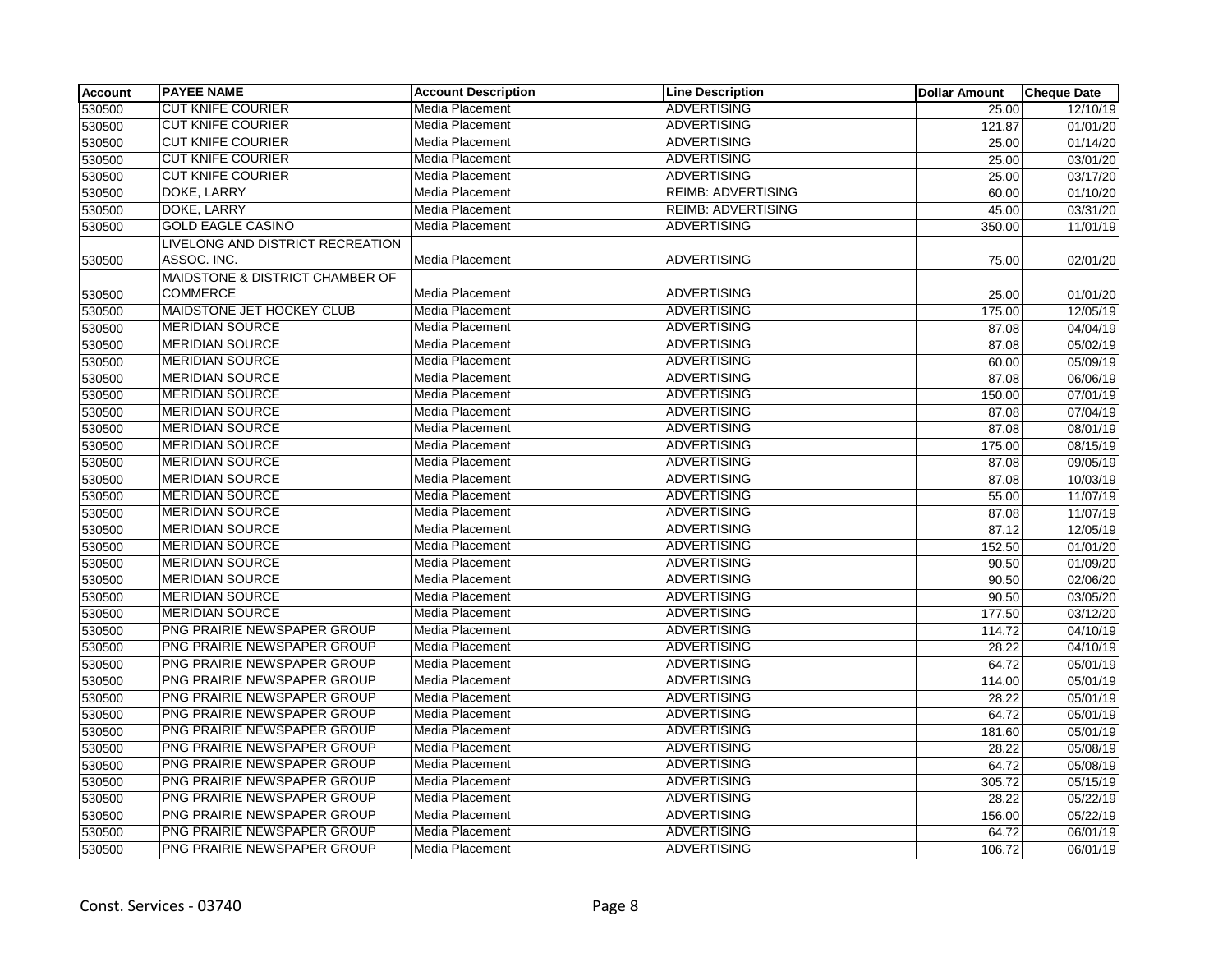| <b>Account</b> | <b>PAYEE NAME</b>           | <b>Account Description</b> | <b>Line Description</b> | <b>Dollar Amount</b> | <b>Cheque Date</b> |
|----------------|-----------------------------|----------------------------|-------------------------|----------------------|--------------------|
| 530500         | PNG PRAIRIE NEWSPAPER GROUP | Media Placement            | <b>ADVERTISING</b>      | 28.22                | 06/01/19           |
| 530500         | PNG PRAIRIE NEWSPAPER GROUP | Media Placement            | <b>ADVERTISING</b>      | 64.72                | 06/12/19           |
| 530500         | PNG PRAIRIE NEWSPAPER GROUP | Media Placement            | <b>ADVERTISING</b>      | 109.72               | 06/19/19           |
| 530500         | PNG PRAIRIE NEWSPAPER GROUP | Media Placement            | <b>ADVERTISING</b>      | 28.22                | 06/19/19           |
| 530500         | PNG PRAIRIE NEWSPAPER GROUP | Media Placement            | <b>ADVERTISING</b>      | 50.00                | 07/01/19           |
| 530500         | PNG PRAIRIE NEWSPAPER GROUP | Media Placement            | <b>ADVERTISING</b>      | 28.22                | 07/01/19           |
| 530500         | PNG PRAIRIE NEWSPAPER GROUP | Media Placement            | <b>ADVERTISING</b>      | 241.72               | 07/01/19           |
| 530500         | PNG PRAIRIE NEWSPAPER GROUP | Media Placement            | <b>ADVERTISING</b>      | 114.00               | 07/01/19           |
| 530500         | PNG PRAIRIE NEWSPAPER GROUP | Media Placement            | <b>ADVERTISING</b>      | 64.72                | 07/10/19           |
| 530500         | PNG PRAIRIE NEWSPAPER GROUP | Media Placement            | <b>ADVERTISING</b>      | 114.00               | 08/01/19           |
| 530500         | PNG PRAIRIE NEWSPAPER GROUP | Media Placement            | <b>ADVERTISING</b>      | 28.22                | 08/01/19           |
| 530500         | PNG PRAIRIE NEWSPAPER GROUP | Media Placement            | <b>ADVERTISING</b>      | 64.72                | 08/01/19           |
| 530500         | PNG PRAIRIE NEWSPAPER GROUP | Media Placement            | <b>ADVERTISING</b>      | 64.72                | 08/01/19           |
| 530500         | PNG PRAIRIE NEWSPAPER GROUP | Media Placement            | <b>ADVERTISING</b>      | 28.22                | 08/01/19           |
| 530500         | PNG PRAIRIE NEWSPAPER GROUP | Media Placement            | <b>ADVERTISING</b>      | 64.72                | 08/07/19           |
| 530500         | PNG PRAIRIE NEWSPAPER GROUP | Media Placement            | <b>ADVERTISING</b>      | 64.72                | 08/14/19           |
| 530500         | PNG PRAIRIE NEWSPAPER GROUP | Media Placement            | <b>ADVERTISING</b>      | 28.22                | 09/01/19           |
| 530500         | PNG PRAIRIE NEWSPAPER GROUP | Media Placement            | <b>ADVERTISING</b>      | 114.00               | 09/01/19           |
| 530500         | PNG PRAIRIE NEWSPAPER GROUP | Media Placement            | <b>ADVERTISING</b>      | 64.72                | 09/01/19           |
| 530500         | PNG PRAIRIE NEWSPAPER GROUP | Media Placement            | <b>ADVERTISING</b>      | 64.72                | 09/01/19           |
| 530500         | PNG PRAIRIE NEWSPAPER GROUP | Media Placement            | <b>ADVERTISING</b>      | 28.22                | 09/01/19           |
| 530500         | PNG PRAIRIE NEWSPAPER GROUP | Media Placement            | <b>ADVERTISING</b>      | 158.72               | 09/11/19           |
| 530500         | PNG PRAIRIE NEWSPAPER GROUP | Media Placement            | <b>ADVERTISING</b>      | 64.72                | 09/18/19           |
| 530500         | PNG PRAIRIE NEWSPAPER GROUP | Media Placement            | <b>ADVERTISING</b>      | 28.22                | 10/01/19           |
| 530500         | PNG PRAIRIE NEWSPAPER GROUP | Media Placement            | <b>ADVERTISING</b>      | 64.72                | 10/01/19           |
| 530500         | PNG PRAIRIE NEWSPAPER GROUP | Media Placement            | <b>ADVERTISING</b>      | 49.28                | 10/01/19           |
| 530500         | PNG PRAIRIE NEWSPAPER GROUP | Media Placement            | <b>ADVERTISING</b>      | 64.72                | 10/01/19           |
| 530500         | PNG PRAIRIE NEWSPAPER GROUP | Media Placement            | <b>ADVERTISING</b>      | 111.72               | 10/09/19           |
| 530500         | PNG PRAIRIE NEWSPAPER GROUP | Media Placement            | <b>ADVERTISING</b>      | 49.28                | 11/01/19           |
| 530500         | PNG PRAIRIE NEWSPAPER GROUP | Media Placement            | <b>ADVERTISING</b>      | 28.22                | 11/01/19           |
| 530500         | PNG PRAIRIE NEWSPAPER GROUP | Media Placement            | <b>ADVERTISING</b>      | 64.72                | 11/01/19           |
| 530500         | PNG PRAIRIE NEWSPAPER GROUP | Media Placement            | <b>ADVERTISING</b>      | 28.22                | 11/01/19           |
| 530500         | PNG PRAIRIE NEWSPAPER GROUP | Media Placement            | <b>ADVERTISING</b>      | 28.22                | 11/01/19           |
| 530500         | PNG PRAIRIE NEWSPAPER GROUP | Media Placement            | <b>ADVERTISING</b>      | 64.72                | 11/01/19           |
| 530500         | PNG PRAIRIE NEWSPAPER GROUP | Media Placement            | <b>ADVERTISING</b>      | 47.00                | 11/01/19           |
| 530500         | PNG PRAIRIE NEWSPAPER GROUP | Media Placement            | <b>ADVERTISING</b>      | 50.00                | 11/01/19           |
| 530500         | PNG PRAIRIE NEWSPAPER GROUP | Media Placement            | <b>ADVERTISING</b>      | 64.72                | 11/01/19           |
| 530500         | PNG PRAIRIE NEWSPAPER GROUP | Media Placement            | <b>ADVERTISING</b>      | 64.72                | 11/01/19           |
| 530500         | PNG PRAIRIE NEWSPAPER GROUP | Media Placement            | <b>ADVERTISING</b>      | 28.22                | 11/13/19           |
| 530500         | PNG PRAIRIE NEWSPAPER GROUP | Media Placement            | <b>ADVERTISING</b>      | 64.72                | 11/13/19           |
| 530500         | PNG PRAIRIE NEWSPAPER GROUP | Media Placement            | <b>ADVERTISING</b>      | 45.00                | 11/13/19           |
| 530500         | PNG PRAIRIE NEWSPAPER GROUP | Media Placement            | <b>ADVERTISING</b>      | 45.00                | 11/13/19           |
| 530500         | PNG PRAIRIE NEWSPAPER GROUP | Media Placement            | <b>ADVERTISING</b>      | 64.72                | 12/01/19           |
| 530500         | PNG PRAIRIE NEWSPAPER GROUP | Media Placement            | <b>ADVERTISING</b>      | 49.28                | 12/01/19           |
| 530500         | PNG PRAIRIE NEWSPAPER GROUP | Media Placement            | <b>ADVERTISING</b>      | 50.00                | 12/01/19           |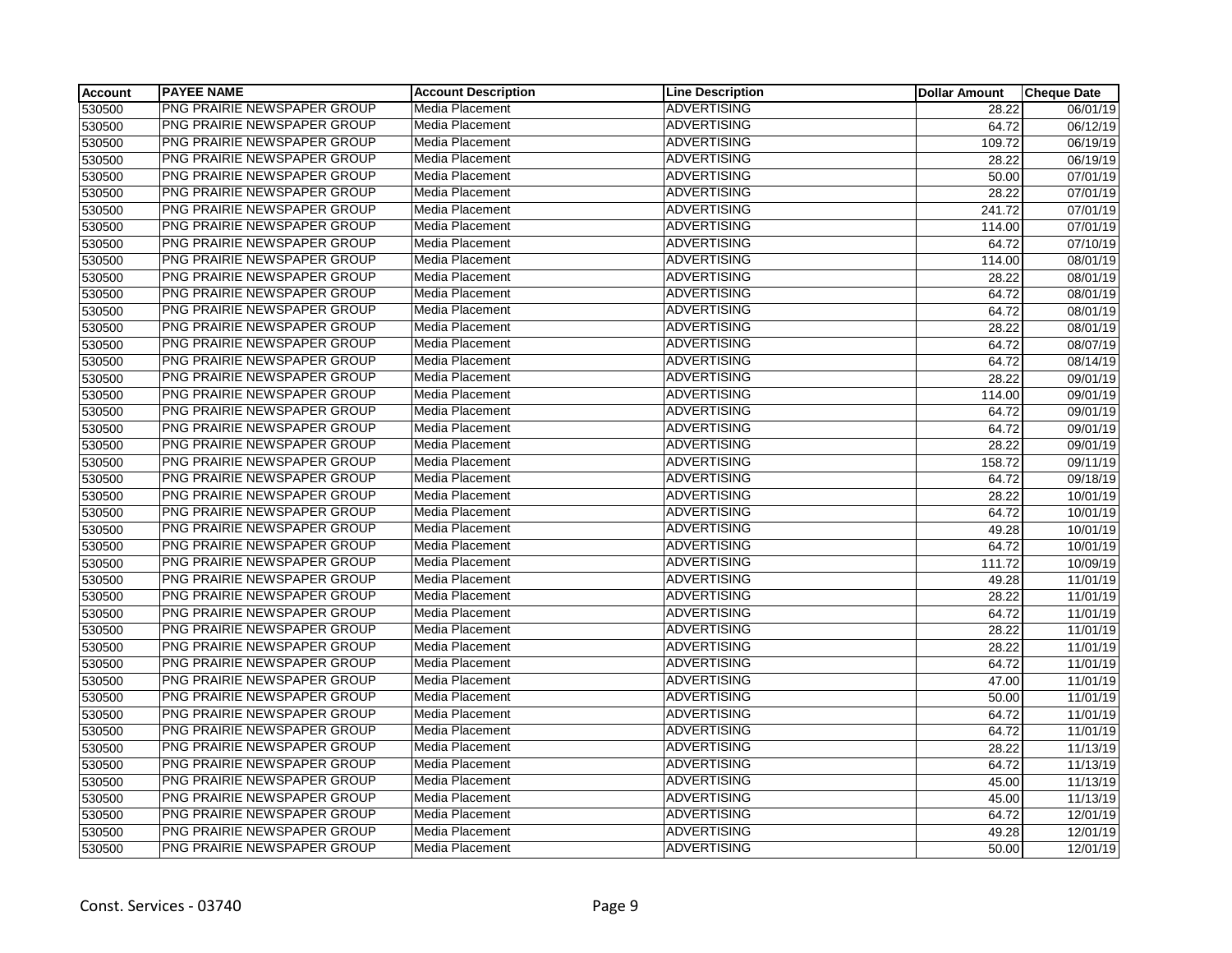| <b>Account</b> | <b>PAYEE NAME</b>                                              | <b>Account Description</b>    | <b>Line Description</b> | <b>Dollar Amount</b> | <b>Cheque Date</b> |
|----------------|----------------------------------------------------------------|-------------------------------|-------------------------|----------------------|--------------------|
| 530500         | <b>PNG PRAIRIE NEWSPAPER GROUP</b>                             | Media Placement               | <b>ADVERTISING</b>      | 64.72                | 12/01/19           |
| 530500         | PNG PRAIRIE NEWSPAPER GROUP                                    | Media Placement               | <b>ADVERTISING</b>      | 45.00                | 12/01/19           |
| 530500         | PNG PRAIRIE NEWSPAPER GROUP                                    | Media Placement               | <b>ADVERTISING</b>      | 28.22                | 12/01/19           |
| 530500         | PNG PRAIRIE NEWSPAPER GROUP                                    | Media Placement               | <b>ADVERTISING</b>      | 64.72                | 12/01/19           |
| 530500         | PNG PRAIRIE NEWSPAPER GROUP                                    | Media Placement               | <b>ADVERTISING</b>      | 64.72                | 12/11/19           |
| 530500         | PNG PRAIRIE NEWSPAPER GROUP                                    | Media Placement               | <b>ADVERTISING</b>      | 28.22                | 12/11/19           |
| 530500         | PNG PRAIRIE NEWSPAPER GROUP                                    | Media Placement               | <b>ADVERTISING</b>      | 64.72                | 01/01/20           |
| 530500         | PNG PRAIRIE NEWSPAPER GROUP                                    | Media Placement               | <b>ADVERTISING</b>      | 170.20               | 01/01/20           |
| 530500         | PNG PRAIRIE NEWSPAPER GROUP                                    | Media Placement               | <b>ADVERTISING</b>      | 64.72                | 01/01/20           |
| 530500         | PNG PRAIRIE NEWSPAPER GROUP                                    | Media Placement               | <b>ADVERTISING</b>      | 170.20               | 01/01/20           |
| 530500         | PNG PRAIRIE NEWSPAPER GROUP                                    | Media Placement               | <b>ADVERTISING</b>      | 70.65                | 01/08/20           |
| 530500         | PNG PRAIRIE NEWSPAPER GROUP                                    | Media Placement               | <b>ADVERTISING</b>      | 64.72                | 01/15/20           |
| 530500         | PNG PRAIRIE NEWSPAPER GROUP                                    | Media Placement               | <b>ADVERTISING</b>      | 104.08               | 01/15/20           |
| 530500         | PNG PRAIRIE NEWSPAPER GROUP                                    | Media Placement               | <b>ADVERTISING</b>      | 64.72                | 02/01/20           |
| 530500         | PNG PRAIRIE NEWSPAPER GROUP                                    | Media Placement               | <b>ADVERTISING</b>      | 64.72                | 02/01/20           |
| 530500         | PNG PRAIRIE NEWSPAPER GROUP                                    | Media Placement               | <b>ADVERTISING</b>      | 75.00                | 02/01/20           |
| 530500         | PNG PRAIRIE NEWSPAPER GROUP                                    | Media Placement               | <b>ADVERTISING</b>      | 49.28                | 02/01/20           |
| 530500         | PNG PRAIRIE NEWSPAPER GROUP                                    | Media Placement               | <b>ADVERTISING</b>      | 41.36                | 02/01/20           |
| 530500         | PNG PRAIRIE NEWSPAPER GROUP                                    | Media Placement               | <b>ADVERTISING</b>      | 64.72                | 02/01/20           |
| 530500         | PNG PRAIRIE NEWSPAPER GROUP                                    | Media Placement               | <b>ADVERTISING</b>      | 41.36                | 02/12/20           |
| 530500         | PNG PRAIRIE NEWSPAPER GROUP                                    | Media Placement               | <b>ADVERTISING</b>      | 64.72                | 02/12/20           |
| 530500         | PNG PRAIRIE NEWSPAPER GROUP                                    | Media Placement               | <b>ADVERTISING</b>      | 64.72                | 02/19/20           |
| 530500         | PNG PRAIRIE NEWSPAPER GROUP                                    | Media Placement               | <b>ADVERTISING</b>      | 49.28                | 03/01/20           |
| 530500         | PNG PRAIRIE NEWSPAPER GROUP                                    | Media Placement               | <b>ADVERTISING</b>      | 64.72                | 03/01/20           |
| 530500         | PNG PRAIRIE NEWSPAPER GROUP                                    | Media Placement               | <b>ADVERTISING</b>      | 64.72                | 03/01/20           |
| 530500         | PNG PRAIRIE NEWSPAPER GROUP                                    | Media Placement               | <b>ADVERTISING</b>      | 41.36                | 03/01/20           |
| 530500         | PNG PRAIRIE NEWSPAPER GROUP                                    | Media Placement               | <b>ADVERTISING</b>      | 50.00                | 03/01/20           |
| 530500         | PNG PRAIRIE NEWSPAPER GROUP                                    | Media Placement               | <b>ADVERTISING</b>      | 64.72                | 03/11/20           |
| 530500         | PNG PRAIRIE NEWSPAPER GROUP                                    | <b>Media Placement</b>        | <b>ADVERTISING</b>      | 41.36                | 03/11/20           |
| 530500         | PNG PRAIRIE NEWSPAPER GROUP                                    | Media Placement               | <b>ADVERTISING</b>      | 50.00                | 03/18/20           |
| 530500         | PNG PRAIRIE NEWSPAPER GROUP                                    | Media Placement               | <b>ADVERTISING</b>      | 64.72                | 03/18/20           |
| 530500         | PNG PRAIRIE NEWSPAPER GROUP                                    | Media Placement               | <b>ADVERTISING</b>      | 49.28                | 03/18/20           |
| 530500         | PNG PRAIRIE NEWSPAPER GROUP                                    | Media Placement               | <b>ADVERTISING</b>      | 41.36                | 03/25/20           |
| 530500         | PNG PRAIRIE NEWSPAPER GROUP                                    | Media Placement               | <b>ADVERTISING</b>      | 64.72                | 03/25/20           |
| 530500         | PNG PRAIRIE NEWSPAPER GROUP                                    | Media Placement               | <b>ADVERTISING</b>      | 64.72                | 03/31/20           |
| 530500         | SASKATCHEWAN BASEBALL HALL OF<br>FAME & MUSEUM ASSOCIATION INC | Media Placement               | <b>ADVERTISING</b>      | 50.00                | 09/01/19           |
| 530500         | UNITY MINERS HOCKEY CLUB                                       | Media Placement               | <b>ADVERTISING</b>      | 500.00               | 02/01/20           |
| 530500         | UNITY MINERS HOCKEY CLUB                                       | Media Placement               | <b>ADVERTISING</b>      | 350.00               | 03/20/20           |
| 530800         | <b>WESTERN LITHO PRINTERS LTD.</b>                             | Publications                  | <b>NEWSLETTERS</b>      | 525.00               | 06/01/19           |
| 530800         | <b>WESTERN LITHO PRINTERS LTD.</b>                             | Publications                  | <b>NEWSLETTERS</b>      | 843.00               | 06/01/19           |
| 530900         | FLYING COLOURS INTERNATIONAL                                   | <b>Promotional Items</b>      | <b>FLAGS</b>            | 389.02               | 03/05/20           |
| 542000         | PARON, MAUREEN                                                 | Travel                        | CA TRAVEL APR 2-3 2019  | 165.67               | 04/02/19           |
| 550200         | <b>CUT KNIFE COURIER</b>                                       | Books, Mags and Ref Materials | SUBSCRIPTION RENEWAL    | 40.00                | 11/01/19           |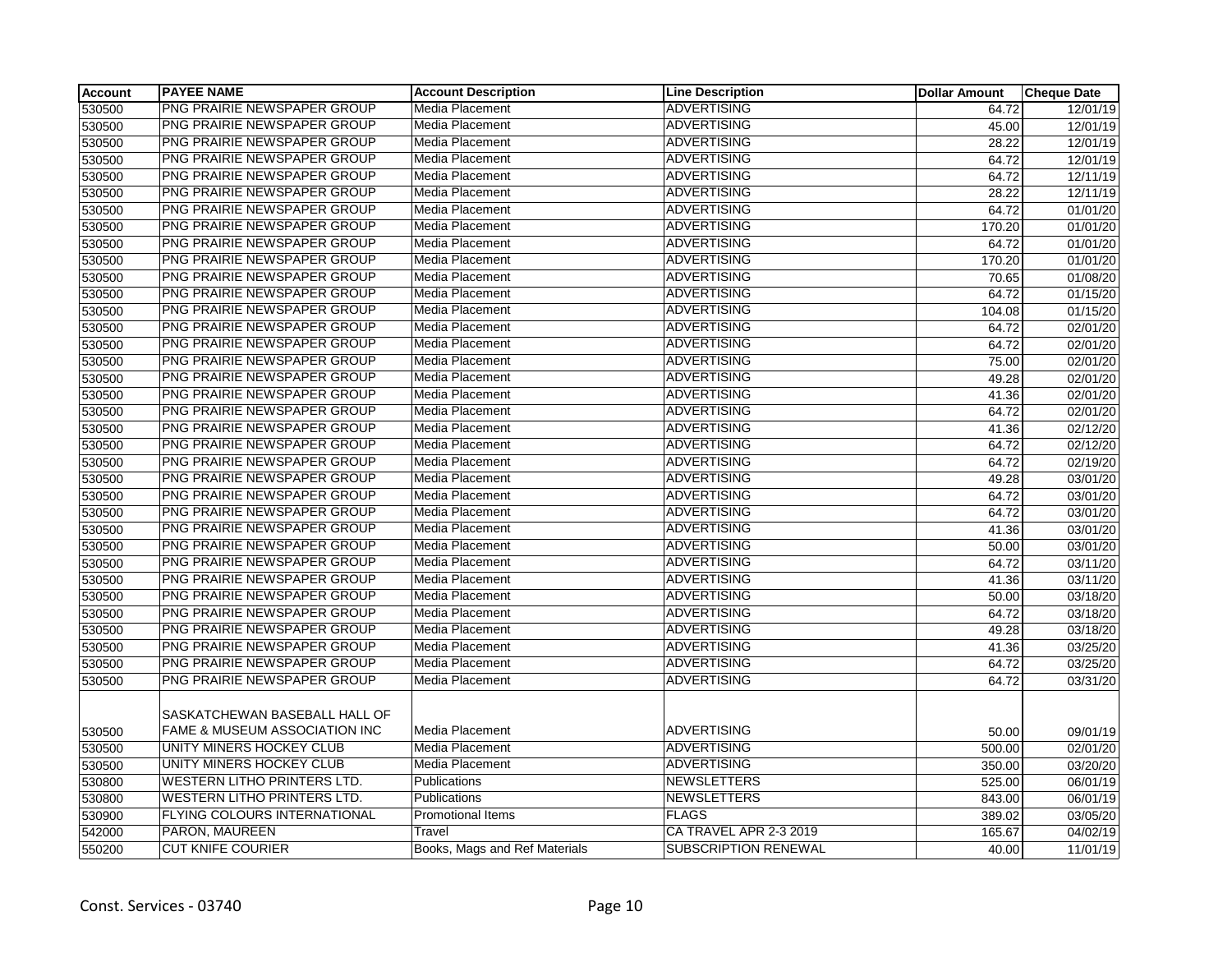| <b>Account</b> | <b>PAYEE NAME</b>                     | <b>Account Description</b>         | <b>Line Description</b>       | <b>Dollar Amount</b> | <b>Cheque Date</b> |
|----------------|---------------------------------------|------------------------------------|-------------------------------|----------------------|--------------------|
| 550200         | <b>PRESS HERALD PUBLICATIONS LTD.</b> | Books, Mags and Ref Materials      | <b>SUBSCRIPTION RENEWAL</b>   | 49.76                | 05/01/19           |
| 555000         | <b>CORPORATE EXPRESS</b>              | Other Material and Supplies        | <b>OFFICE SUPPLIES</b>        | 63.56                | 06/01/19           |
| 555000         | <b>CORPORATE EXPRESS</b>              | <b>Other Material and Supplies</b> | <b>OFFICE SUPPLIES</b>        | 77.57                | 01/01/20           |
| 555000         | <b>CORPORATE EXPRESS</b>              | Other Material and Supplies        | <b>OFFICE SUPPLIES</b>        | 217.01               | 02/12/20           |
| 555000         | DOKE, LARRY                           | Other Material and Supplies        | <b>REIMB: OFFICE SUPPLIES</b> | 83.25                | 04/11/19           |
| 555000         | DOKE, LARRY                           | Other Material and Supplies        | <b>REIMB: OFFICE SUPPLIES</b> | 59.43                | 06/01/19           |
| 555000         | DOKE, LARRY                           | <b>Other Material and Supplies</b> | <b>REIMB: OFFICE SUPPLIES</b> | 18.57                | 06/21/19           |
| 555000         | DOKE, LARRY                           | Other Material and Supplies        | <b>REIMB: OFFICE SUPPLIES</b> | 26.56                | 07/15/19           |
| 555000         | DOKE, LARRY                           | Other Material and Supplies        | <b>REIMB: OFFICE SUPPLIES</b> | 42.36                | 08/13/19           |
| 555000         | DOKE, LARRY                           | Other Material and Supplies        | <b>REIMB: OFFICE SUPPLIES</b> | 208.58               | 10/01/19           |
| 555000         | DOKE, LARRY                           | Other Material and Supplies        | <b>REIMB: OFFICE SUPPLIES</b> | 14.65                | 10/04/19           |
| 555000         | DOKE, LARRY                           | <b>Other Material and Supplies</b> | <b>REIMB: OFFICE SUPPLIES</b> | 75.00                | 01/21/20           |
| 555000         | DOKE, LARRY                           | Other Material and Supplies        | <b>REIMB: OFFICE SUPPLIES</b> | 18.70                | 02/25/20           |
| 555000         | DOKE, LARRY                           | Other Material and Supplies        | <b>REIMB: OFFICE SUPPLIES</b> | 116.95               | 03/31/20           |
| 555000         | IULTRA PRINT SERVICES LTD.            | Other Material and Supplies        | <b>OFFICE SUPPLIES</b>        | 100.17               | 12/01/19           |
| 555080         | DOKE, LARRY                           | Other Misc Material and Supplies   | <b>REIMB: FRAMES</b>          | 564.58               | 12/01/19           |
| 555080         | DOKE, LARRY                           | Other Misc Material and Supplies   | <b>REIMB: FRAMES</b>          | 194.92               | 03/12/20           |
| 564600         | <b>KELLY'S COMPUTER WORKS</b>         | Computer Software - Exp            | <b>IMS OFFICE 2019</b>        | 676.28               | 10/01/19           |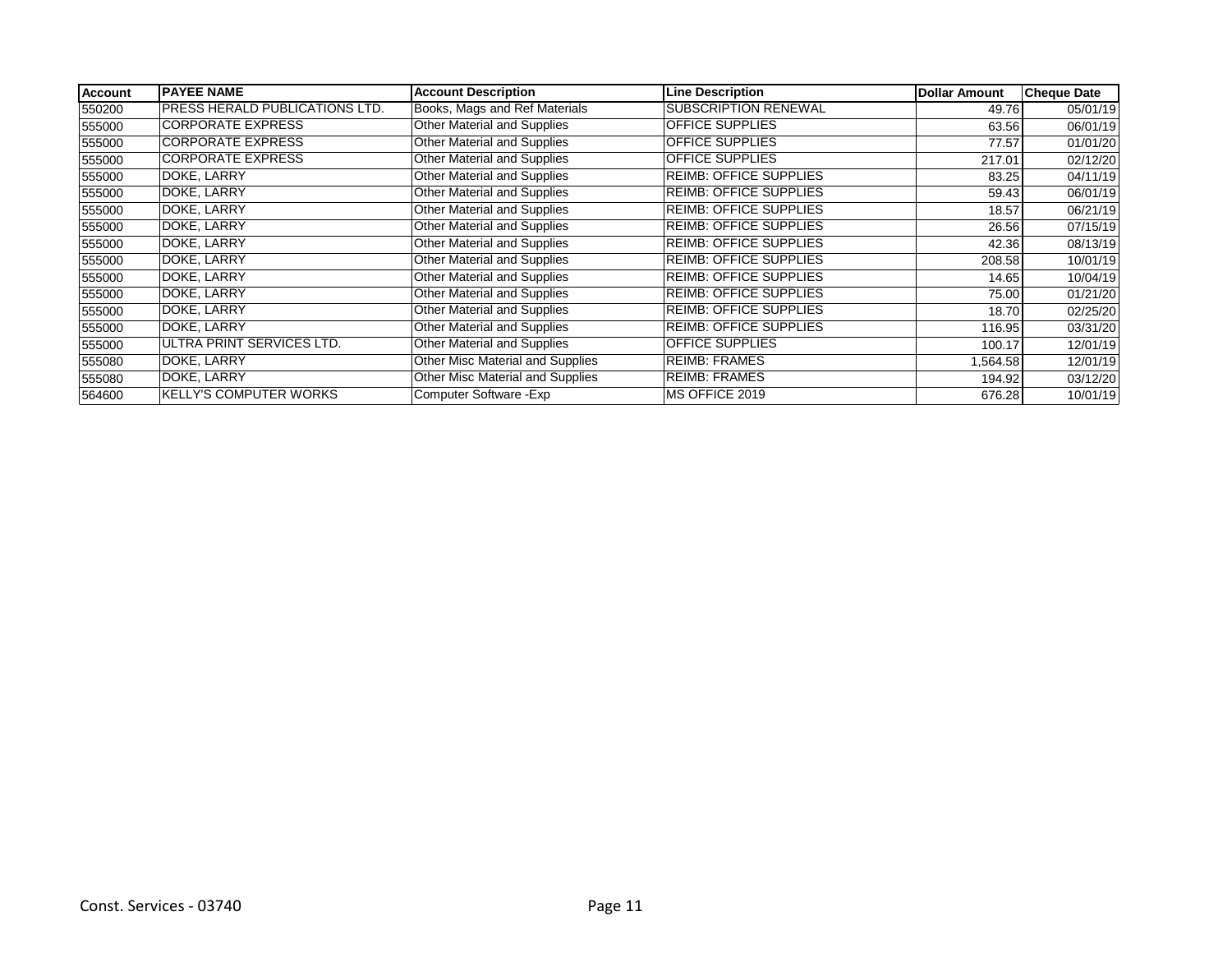| Doke, Larry |  |  |  |
|-------------|--|--|--|
| 2019-2020   |  |  |  |

# **LEGISLATIVE ASSEMBLY OF SASKATCHEWAN MEMBERS' ACCOUNTABILITY AND DISCLOSURE REPORT For the fiscal year ending March 31, 2020**

#### **DIRECTIVE #6 - CONSTITUENCY ASSISTANT EXPENSES**

**2019-2020 TOTAL: \$63,244.46**

| <b>Account</b> | <b>Payee Name</b> | <b>Account Description</b> | <b>Dollar Amount</b> | <b>Cheque Date</b> |  |
|----------------|-------------------|----------------------------|----------------------|--------------------|--|
|                |                   |                            |                      |                    |  |
| 513000         | HUME, CHERYL L    | Out-of-Scope Permanent     | 0.00                 | 04/03/19           |  |
| 513000         | HUME, CHERYL L    | Out-of-Scope Permanent     | 2,122.64             | 04/16/19           |  |
| 513000         | HUME, CHERYL L    | Out-of-Scope Permanent     | 2,122.64             | 05/01/19           |  |
| 513000         | HUME, CHERYL L    | Out-of-Scope Permanent     | 2,122.64             | 05/15/19           |  |
| 513000         | HUME, CHERYL L    | Out-of-Scope Permanent     | 2,122.64             | 05/29/19           |  |
| 513000         | HUME, CHERYL L    | Out-of-Scope Permanent     | 2,122.64             | 06/12/19           |  |
| 513000         | HUME, CHERYL L    | Out-of-Scope Permanent     | 2,122.64             | 06/26/19           |  |
| 513000         | HUME, CHERYL L    | Out-of-Scope Permanent     | 2,122.64             | 07/10/19           |  |
| 513000         | HUME, CHERYL L    | Out-of-Scope Permanent     | 2,122.64             | 07/24/19           |  |
| 513000         | HUME, CHERYL L    | Out-of-Scope Permanent     | 2,122.64             | 08/07/19           |  |
| 513000         | HUME, CHERYL L    | Out-of-Scope Permanent     | 2,122.64             | 08/21/19           |  |
| 513000         | HUME, CHERYL L    | Out-of-Scope Permanent     | 1,485.85             | 09/04/19           |  |
| 513000         | HUME, CHERYL L    | Out-of-Scope Permanent     | 2,122.64             | 09/18/19           |  |
| 513000         | HUME, CHERYL L    | Out-of-Scope Permanent     | 2,122.64             | 10/02/19           |  |
| 513000         | HUME, CHERYL L    | Out-of-Scope Permanent     | 2,122.64             | 10/16/19           |  |
| 513000         | HUME, CHERYL L    | Out-of-Scope Permanent     | 2,122.64             | 11/01/19           |  |
| 513000         | HUME, CHERYL L    | Out-of-Scope Permanent     | 2,122.64             | 11/13/19           |  |
| 513000         | HUME, CHERYL L    | Out-of-Scope Permanent     | 2,122.64             | 11/27/19           |  |
| 513000         | HUME, CHERYL L    | Out-of-Scope Permanent     | 2,122.64             | 12/11/19           |  |
| 513000         | HUME, CHERYL L    | Out-of-Scope Permanent     | 2,122.64             | 12/24/19           |  |
| 513000         | HUME, CHERYL L    | Out-of-Scope Permanent     | 2,122.64             | 01/08/20           |  |
| 513000         | HUME, CHERYL L    | Out-of-Scope Permanent     | 2,122.64             | 01/23/20           |  |
| 513000         | HUME, CHERYL L    | Out-of-Scope Permanent     | 2,122.64             | 02/05/20           |  |
| 513000         | HUME, CHERYL L    | Out-of-Scope Permanent     | 2,122.64             | 02/19/20           |  |
| 513000         | HUME, CHERYL L    | Out-of-Scope Permanent     | 2,122.64             | 03/04/20           |  |
| 513000         | HUME, CHERYL L    | Out-of-Scope Permanent     | 2,646.28             | 03/18/20           |  |
| 513000         | HUME, CHERYL L    | Out-of-Scope Permanent     | 2,143.84             | 04/01/20           |  |
| 513000         | HUME, CHERYL L    | Out-of-Scope Permanent     | 428.77               | 04/09/20           |  |
| 514000         | PARON, MAUREEN    | Casual/Term                | 0.00                 | 04/03/19           |  |
| 514000         | PARON, MAUREEN    | Casual/Term                | 371.95               | 04/16/19           |  |
| 514000         | PARON, MAUREEN    | Casual/Term                | 278.96               | 05/01/19           |  |
| 514000         | PARON, MAUREEN    | Casual/Term                | 557.93               | 05/15/19           |  |
| 514000         | PARON, MAUREEN    | Casual/Term                | 278.96               | 05/29/19           |  |
| 514000         | PARON, MAUREEN    | Casual/Term                | 278.96               | 06/12/19           |  |
| 514000         | PARON, MAUREEN    | Casual/Term                | 441.69               | 06/26/19           |  |
| 514000         | PARON, MAUREEN    | Casual/Term                | 290.59               | 07/24/19           |  |
| 514000         | PARON, MAUREEN    | Casual/Term                | 999.61               | 08/07/19           |  |
| 514000         | PARON, MAUREEN    | Casual/Term                | 139.48               | 08/21/19           |  |